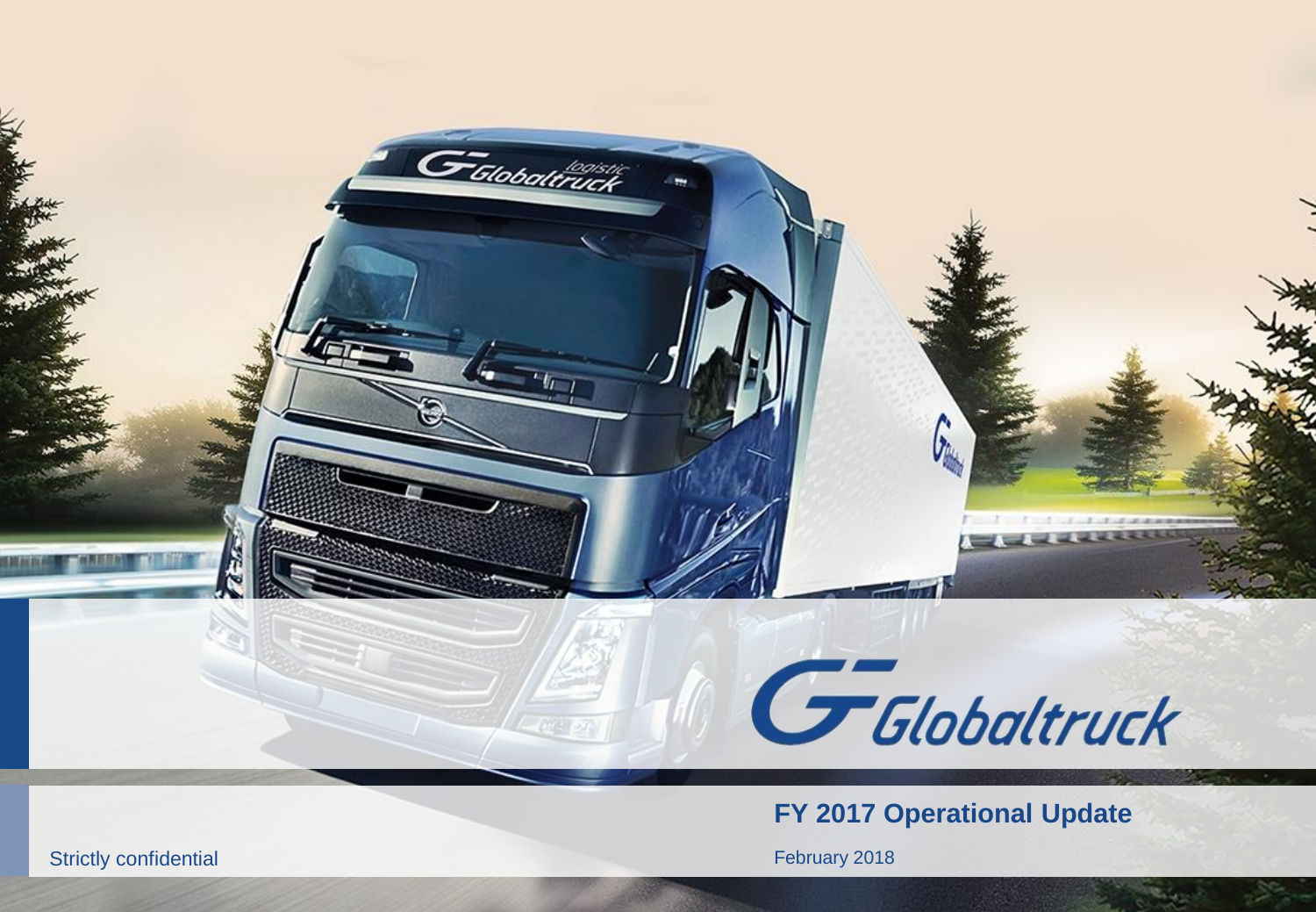## Disclaimer



THIS PRESENTATION AND ITS CONTENTS ARE STRICTLY CONFIDENTIAL AND ARE NOT FOR RELEASE. PUBLICATION OR DISTRIBUTION, IN WHOLE OR IN PART, DIRECTLY OR INDIRECTLY, IN OR INTO OR FROM THE UNITED STATES OF AMERICA, AUSTRALIA, CANADA AND JAPAN OR ANY OTHER JURISDICTION WHERE SUCH DISTRIBUTION WOULD BE UNLAWFUL OR TO ANY OTHER PERSON.

This presentation has been prepared and issued by Public Joint Stock Company "Globaltruck Management" (the "Company", and together with its subsidiaries, the "Group") and is the sole responsibility of the Company and compr for a meeting concerning the Company. This presentation is being furnished to each recipient solely for its own information and in connection with the meeting. For the purposes of this notice, "presentation" means this doc any oral presentation, any question or answer session and any written or oral material discussed or distributed during the meeting.

This presentation does not constitute or form part of any offer to sell or issue or invitation to purchase or subscribe for, or any solicitation of any offer to purchase or subscribe for, any sellight of any offer to purch part of it nor the fact of its distribution form the basis of, or be relied on in connection with, any contract or investment decision nor does it nor is it intended to form the basis of any contract for acquisition of or promotion, or any offer or invitation in relation to any acquisition of or investment in any member of the Group in any iurisdiction. This presentation does not constitute a recommendation regarding the securities of the C

You will hold the presentation in strict confidence and you will not disclose, redistribute, reproduce, publish, forward, or otherwise divulge any of its contents, electronically or otherwise, whether in whole or in part o foregoing) to any other person.

Each recipient is responsible for making its own decision on the use, accuracy, reliability, fairness, completeness, appropriateness and validity of any information contained and/or referred to in this presentation. Neithe any of their respective parent or subsidiary undertakings, or the subsidiary undertakings of any such parent undertakings, or any of such person's respective directors, officers, employees, agents, affiliates or advisers n representation, warranty or undertaking (express or implied) as to, and no reliance should be placed on, the accuracy, completeness, fairness, quality or reasonableness of the information contained and/or referred to in th information has been omitted from this presentation) or the opinions contained in this presentation or in any other document or information made available in connection with this presentation. No person shall have any righ advisors or any of their respective parent or subsidiary undertakings, or the subsidiary undertakings of any such parent undertakings, or any of such person's respective directors, officers, employees, agents, affiliates o relation to the truth, accuracy or completeness of any such information or for any loss, however arising (including in respect of direct, indirect or consequential loss or damage), from any use of this presentation or its connection with this presentation. No duty of care is owed or will be deemed to be owed to you or any other person in respect of the information in this presentation.

The information and opinions contained in this presentation are provided as at the date of the presentation and are indicative and for discussion purposes only and subject to verification, correction, completion and change any obligation to update, complete, revise or keep current the information contained in this presentation nor to provide the recipient with access to any additional information that may arise in connection with it.

To the extent available, the industry, market and competitive position data contained in this presentation has come from official or third party sources. Third party industry publications, studies and surveys generally sta been obtained from sources believed to be reliable, but that there is no guarantee of the accuracy or completeness of such data. While the Company believes that each of these publications, studies and surveys has been prep the Company has not independently verified the data contained therein.

In addition, certain of the industry, market and competitive position data contained in this presentation comes from the Company's own internal research and estimates based on the knowledge and experience of the Company's which the Company operates. While the Company believes that such research and estimates are reasonable and reliable, they, and their underlying methodology and assumptions, have not been verified by any independent source completeness and are subject to change without notice. Accordingly, undue reliance should not be placed on any of the industry, market and competitive position data contained in this presentation.

This presentation may contain statements that constitute forward-looking statements relating to the business, financial performance and results of the Company and the industry in which the Group operates. These statements such as "expectation", "belief", "estimate", "plan", "target", or "forecast" and similar expressions or the negative thereof; or by the forward-looking nature of discussions of strategy, plans or intentions; or by their co these statements or forecasts will come to pass or that any forecast results will be achieved. All statements regarding the future are subject to inherent risks and uncertainties and various factors could cause actual futu differ materially from those described or implied in these statements. Such forward-looking statements are based on numerous assumptions regarding the Company's present and future business strategies and the environment in operate in the future. Further, certain forward-looking statements are based upon assumptions of future events which may not prove to be accurate and neither the Company, its advisors nor any of their respective subsidiary or advisers or any such persons' directors, officers, employees or agents, nor any other person accepts any responsibility for the accuracy of the opinions expressed in this presentation or the underlying assumptions. Actu to be consistent with, and may differ significantly from, those assumed. Past performance is not an indication of future results and past performance should not be taken as a representation that trends or activities underl the future. The forward-looking statements in this presentation speak only as at the date of this presentation and the Company, any of its advisors and each of their respective subsidiary undertakings, affiliates, agents o directors, officers, employees or agents expressly disclaims any obligation or undertaking to release any updates or revisions to these forward-looking statements to reflect any change in the Company's expectations with re events, conditions or circumstances on which any statement is based after the date of this presentation or to update or to keep current any other information contained in this presentation or to provide any additional info looking statements. You are therefore cautioned not to place any undue reliance on such forward-looking statements.

This presentation is only addressed to and directed at persons in member states of the European Economic Area ("EEA") who are qualified investors within the meaning of Article 2(1)(e) of the Prospectus Directive (Directive ("Qualified Investors"). In the UK, this presentation is only addressed to and directed at Qualified Investors who are also: (i) persons who have professional experience in matters relating to investments falling within Ar Markets Act 2000 (Financial Promotion) Order 2005 (as amended) (the "Order"), (ii) persons who are high net worth entities falling within Article 49(2)(a) to (d) of the Order; or (iii) any other person to whom it can other persons together being referred to as "Relevant Persons"). It is a condition of you attending this presentation that you represent and warrant to the Company that (i) if you are (a) in the United Kingdom, you are a Relevan of the EEA other than the United Kingdom, you are a Qualified Investor, and (ii) you have read and agree to comply with the contents of this disclaimer. Any person (i) in the United Kingdom, who is not a Relevant Person, o EEA other than the United Kingdom, who is not a Qualified Investor, should not act or rely on this presentation or any of its contents. If you have received this presentation and you are (i) in the United Kingdom and are n any member state of the EEA other than the United Kingdom and are not a Qualified Investor, you must return this presentation immediately to the Company. The term "Prospectus Directive" includes any relevant implementing r state of the EEA.

This presentation is not for distribution, directly or indirectly, in or into the United States (including its territories and possessions, any State of the United States and the District of Columbia). This presentation do solicitation of an offer to purchase, any securities in the United States. Company's securities may not be offered or sold in the United States absent registration with the United States Securities and Exchange Commission under the U.S. Securities Act of 1933, as amended. There will be no public offering of the Company"s securities in the United States.

This presentation and the information contained herein does not and is not intended to constitute or form part of, and should not be construed as, an offer to sell or the solicitation of an offer to buy any security, commo nor does it constitute an offer or commitment to deal in any product, lend, syndicate or arrange a financing, underwrite or purchase or act as an agent or advisor or in any other capacity with respect to any transaction, o any trading strategies, and does not constitute investment, legal, regulatory, accounting or tax advice to the recipient. The recipient should seek independent third party legal, regulatory, accounting and tax advice regar This presentation and any materials distributed in connection with this presentation are not directed or intended for distribution to, or use by any person or entity in any jurisdiction or country where such distribution o requlation or which would require any registration or licensing within such jurisdiction. In particular, this presentation or any part thereof is not for general publication, release or distribution in the United States, A comply with these restrictions may constitute a violation of law.

This presentation does not constitute a public offering or an advertisement of securities in the Russian Federation, and does not constitute an offer, or a proposal to make offers, or to purchase or subscribe for any secur By attending the meeting where this presentation is made or by accepting a copy of this presentation, you agree to be bound by the foregoing limitations and to maintain absolute confidentiality regarding the information di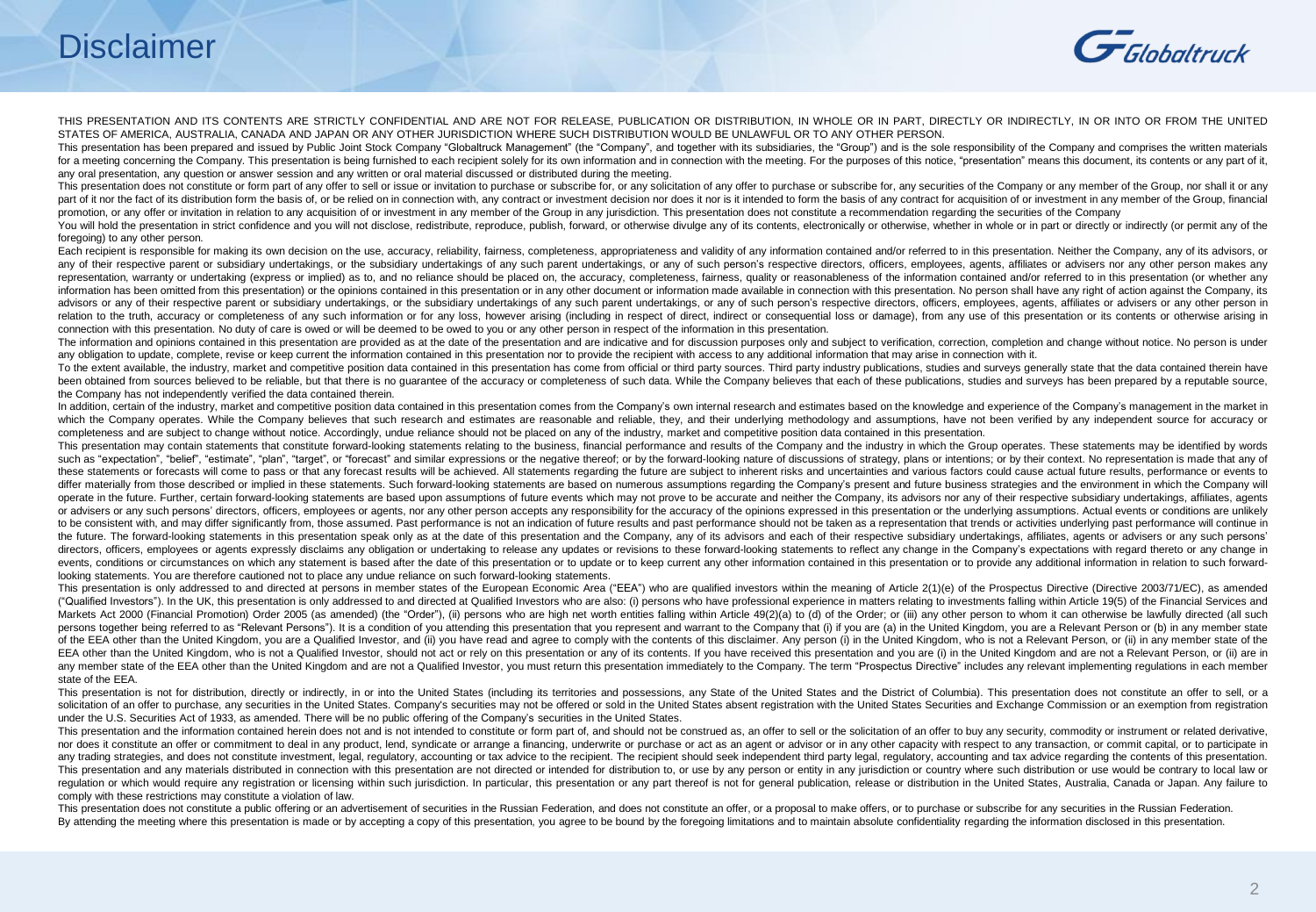







In Urals, Siberia and Far East<sup>[2]</sup>



#2 in Russia<sup>[2]</sup>

### **Modern fleet and infrastructure as of year end 2017**



**Track record of growth**



**1,167** Trucks with an average age of 3.4 years

IFRS Reporting

Revenue CAGR 2014-2016:

**Transparent business practices**

**1,265** Trailers (tents and refrigerators)

**6**  Certified service centers

Debt financing

**EBRD** 

**19.9%** 

### **Top player in a Blue-Chip customer segment**

**(Contribution to Revenue 2016)**



Source: Company information. Note: [1] MegaResearch data for 2016 (by average fleet size). [2] excluding captive truck fleet. [3] 2016 adjusted EBITDA excludes RUB 35.6m gain from the sale of real estate.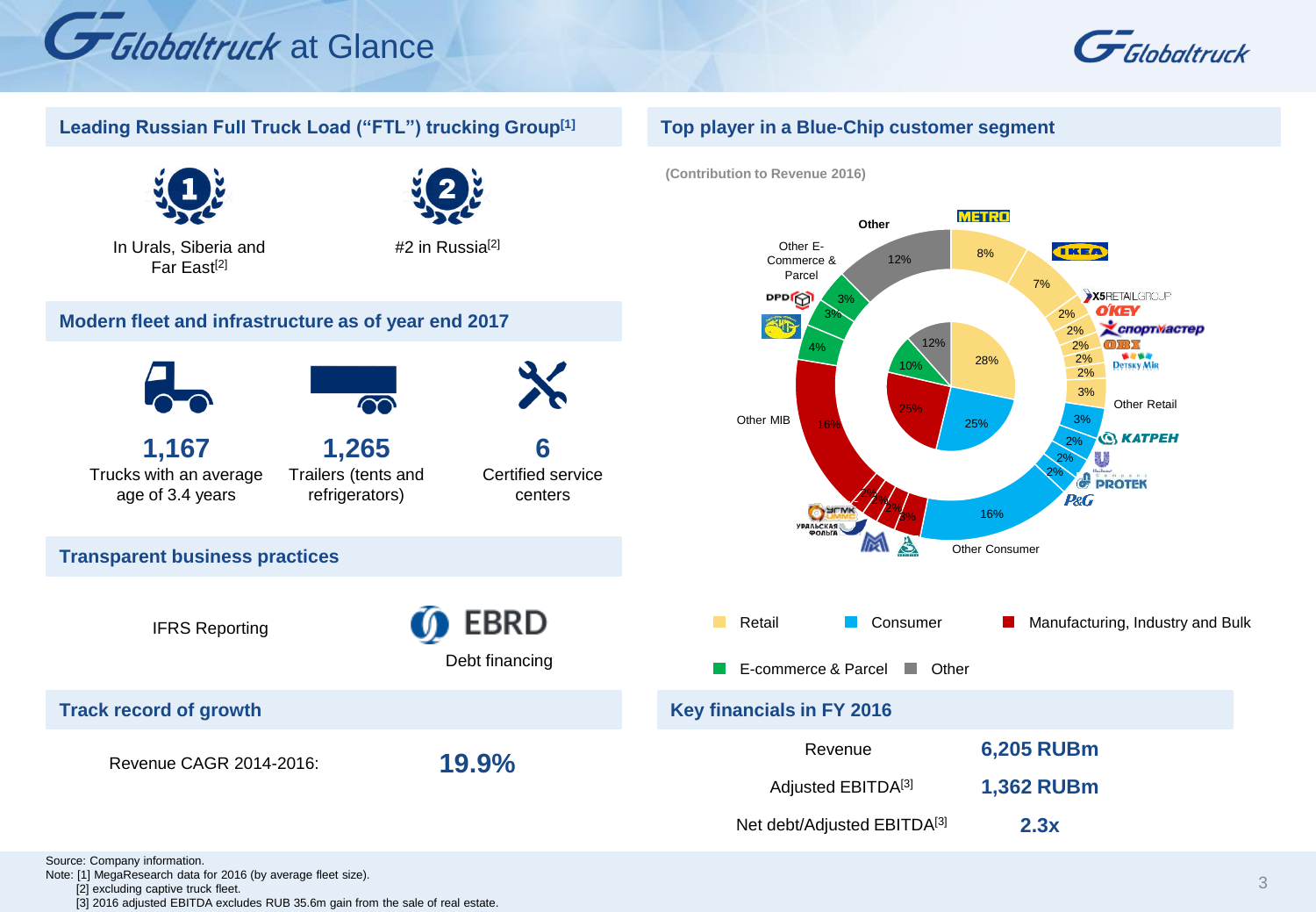# Key Highlights of FY2017 and 2H 2017 Results



**Steady growth due to primary focus on replacement and modernization of the trucking fleet**

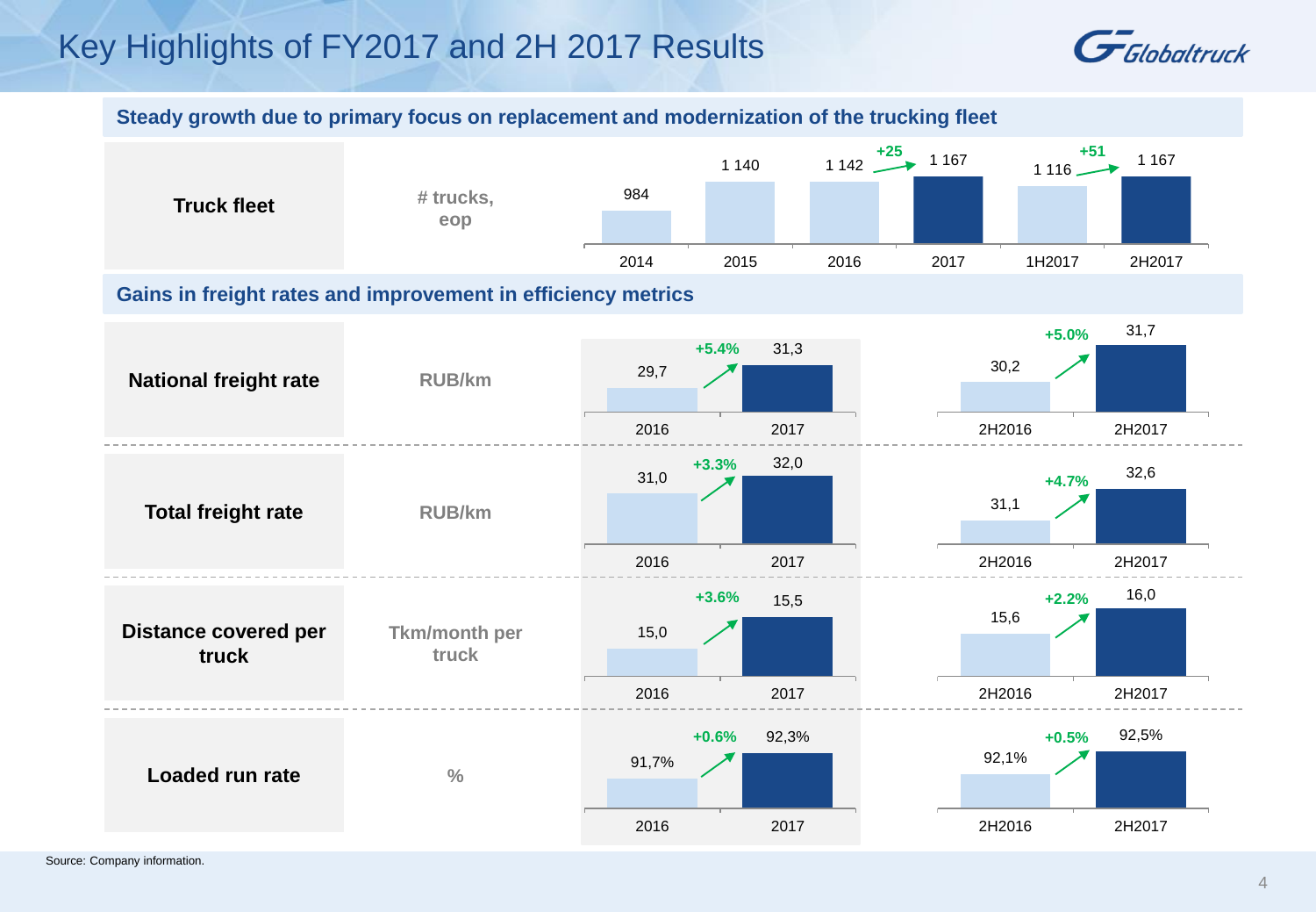# Update on Regulatory Environment

| <b>Key developments</b>                                     |                                                                                                                                                                                                                                                                                                                                                                                                                                                                                                                                                                                       | <b>Potential impact on GT</b>                                                                                                                                                                                                                                                                                                                                                                   |
|-------------------------------------------------------------|---------------------------------------------------------------------------------------------------------------------------------------------------------------------------------------------------------------------------------------------------------------------------------------------------------------------------------------------------------------------------------------------------------------------------------------------------------------------------------------------------------------------------------------------------------------------------------------|-------------------------------------------------------------------------------------------------------------------------------------------------------------------------------------------------------------------------------------------------------------------------------------------------------------------------------------------------------------------------------------------------|
| <b>Platon Toll</b><br><b>System</b>                         | • Criminal responsibility introduced for the business owners,<br>operating in violation of Platon toll system<br>• 4x times increase in fines for the drivers from 5 to 20 ths rubles<br>for delinquency in toll payments<br>• Toll reduction for trucks with an annual mileage on all federal<br>roads in excess of 60-95 ths km on all federal roads, is currently<br>under consideration by Ministry of Transportation<br>No definite plans on toll rate growth $-$ however it is likely to<br>increase at least in line with Russian inflation rate starting from<br>July 1, 2018 | <b>Positive</b><br><b>Tightening regulation continues</b><br>to increase pressure on smaller<br>trucking companies and<br>independent drivers which<br>constitute a large share of the<br>market (by # of trucks in<br>operation) to act in compliance<br>with the system<br>- Higher tariff rates can be<br>expected, as market players are<br>likely to transfer toll costs on the<br>clients |
| <b>Automated</b><br><b>Weight Control</b><br><b>Station</b> | Growing number of weight control station across federal roads<br>$\blacksquare$<br>• Planned additional stations on exit points of large logistics<br>centers and traffic intensive routes                                                                                                                                                                                                                                                                                                                                                                                            | <b>Positive</b><br><b>- Globaltruck is in full compliance</b><br>with weight control regulations                                                                                                                                                                                                                                                                                                |
| <b>Truck recycling</b><br>levy                              | • 40% increase in truck recycling tax on trucks with a 12 to 20<br>tonnes load, has been put forward by Russian Ministry of<br><b>Industry and Trade</b><br>No exemption for foreign truck models assembled on<br>$\mathbf{r}$<br>Russian plants - the measure has been spurred by fast growth<br>rate of truck imports, and is aimed at increasing market share of<br>Russian manufacturers, subsidized by the government                                                                                                                                                            | <b>Negative</b><br>If signed into power, the<br>recycling levy proposal shall<br>increase the costs of fleet<br>expansion and replacement due<br>to higher truck acquisition costs                                                                                                                                                                                                              |

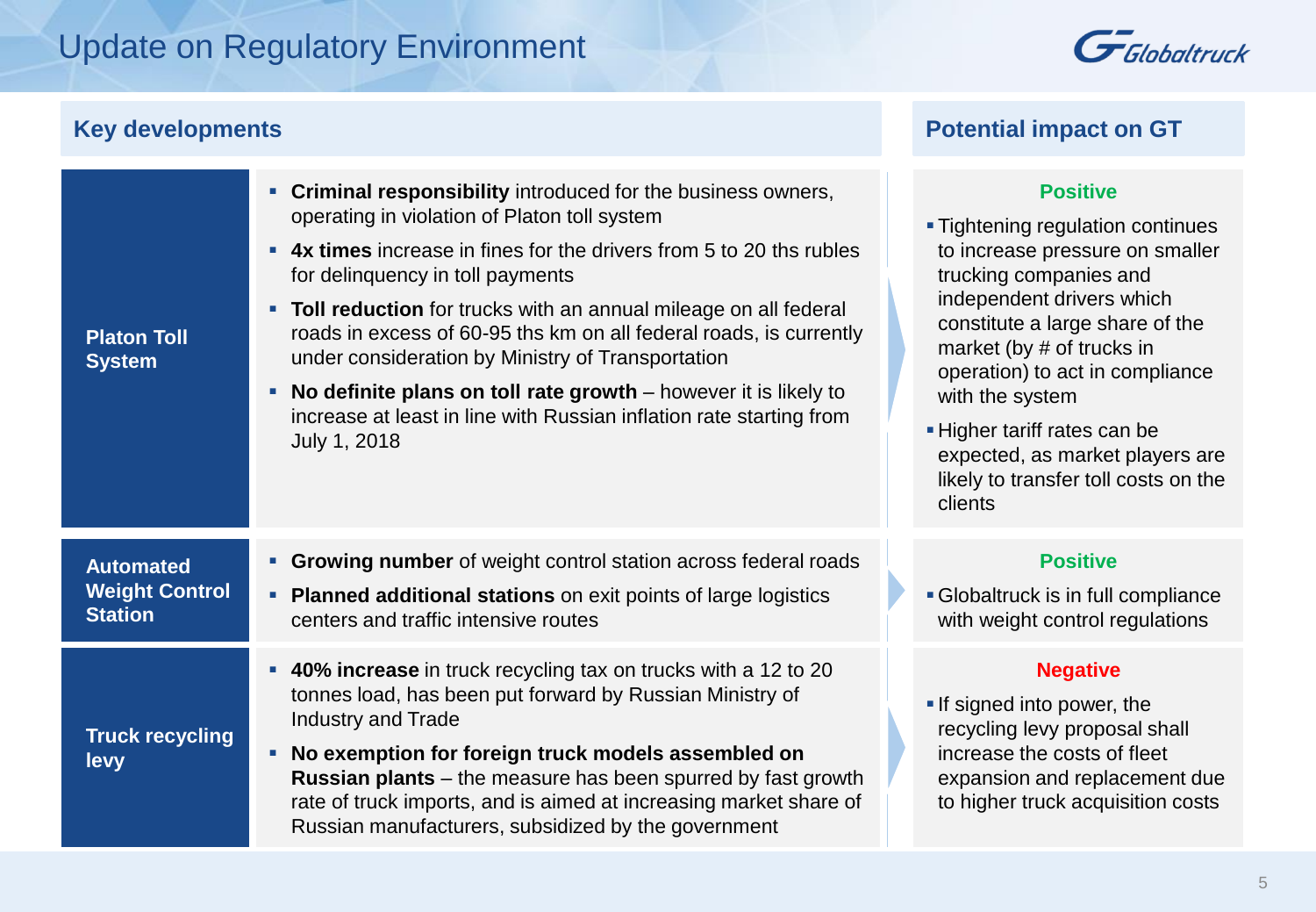# Truck Fleet Dynamics



### **Truck Fleet**



- During the 2H 2017 the Company acquired 207 new VOLVO FH Euro 5 trucks, of which:
	- 156 were a replacement for aged and trucks with excessive mileage
	- 51 trucks constituted an expansion in the total fleet to meet growing demand from existing and new clients
- The acquisition resulted in a slight decrease in the average age of the fleet from 3.5 years in 2016 to 3.4 as of the end of 2017
- There has been a slight reduction in the average size of fleet in operation from 1,097 in 1H 2017 to 1,074 in 2H 2017, due to gradual disposal of trucks on a monthly basis, whereas the new trucks were put into operation at year end
- The Group has already contracted 413 trucks, which are expected for delivery in due course of 2018, with another ca.250-350 planned for the year



### **Truck and Trailer Acquisition Plan**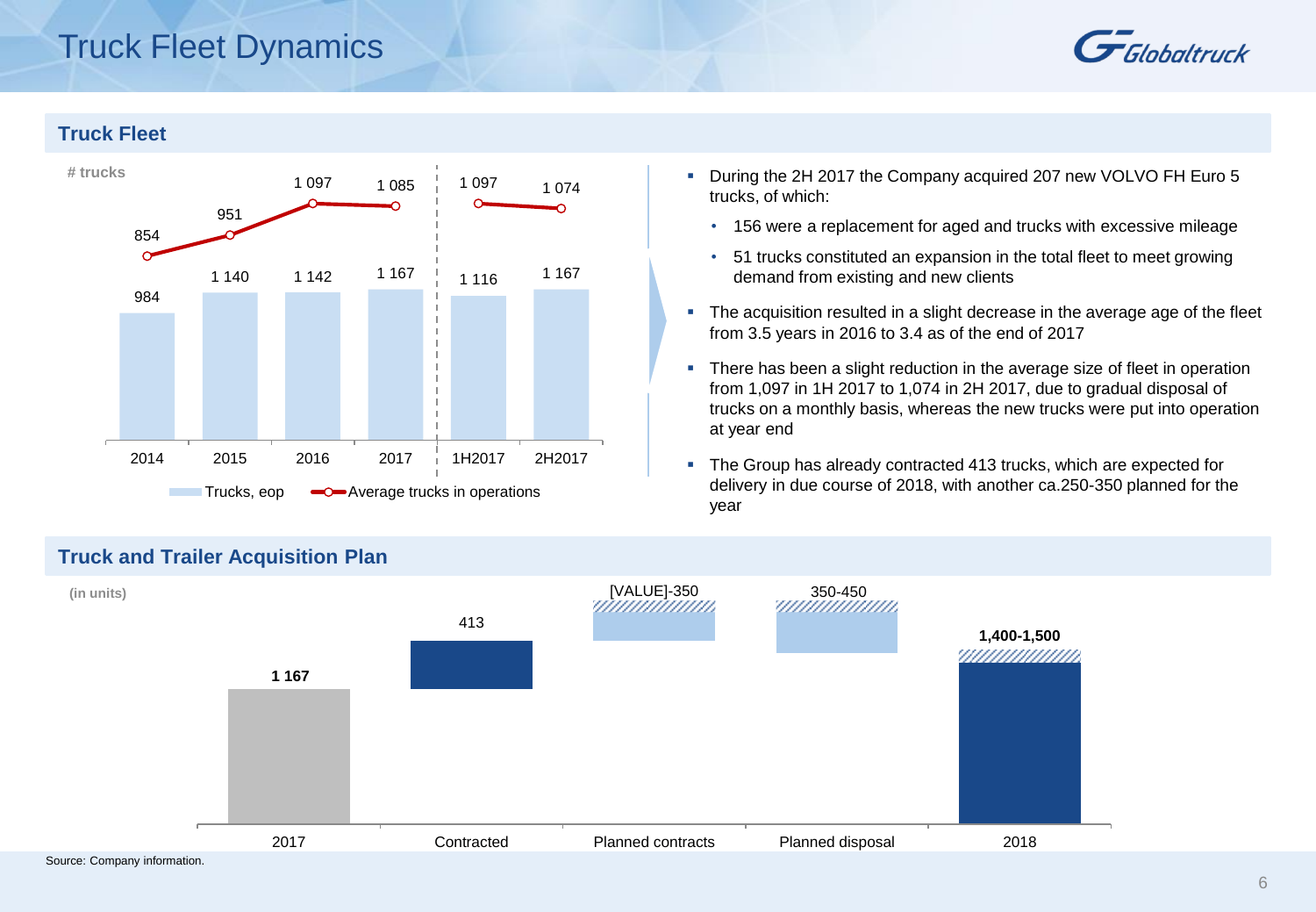# Acquisition of new Volvo trucks in 2018





Expected truck shipments



**413 new trucks** during March-July 2018

- In December 2017, LLC Globaltruck Logistic, a wholly owned Globaltruck subsidiary, signed a financial leasing agreement with Volvo Finance Service Vostok for the acquisition of 413 new Volvo FH 4x2 trucks
- Under the terms of the agreement, trucks will be supplied monthly from March to July 2018 in approximately equal parts
- Trucks are fully compliant with Euro 5 emission and fuel efficiency standards
- The truck purchase is in line with the long-term development strategy of the GT Group. Renewal and expansion of the fleet will not only meet the growing demand for transportation from the customers, but also increase the operational efficiency of the Company through the use of more modern fuel-efficient models of Volvo trucks
- Additional truck acquisition contract planned for execution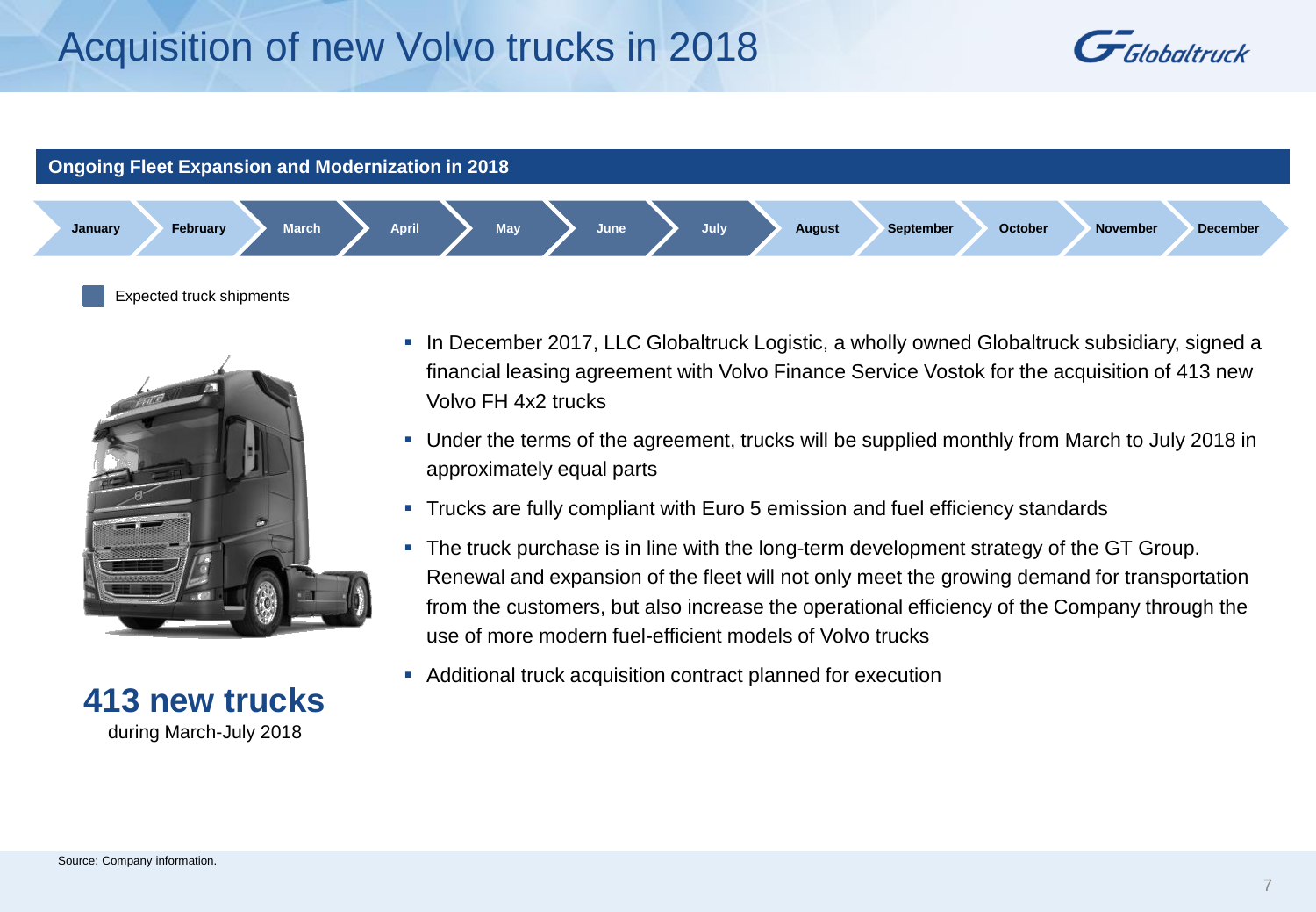# Improvement in Operational Metrics





The Company continues to introduce innovative initiatives to increase efficiency on all operational metrics:

- ̶ Reduction in empty run mileage due to increasing engagement with the customer base leading to efficient route planning and additional gains in time and cost efficiency
- ̶ Elaborate new order review system, which merits the freight rate as well as the probability of a return cargo, and cargo turnover stats for the route
- ̶ Ongoing optimization of traffic portfolio and highly motivated logistics team providing superior support to Company"s drivers
- As the result the loaded run ration has reached a record high level of 92.5% in 2H 2017, as well as the covered distance per truck/months which has increased from 15.0 in 2016 to 16.0 in 2017
- In part the operational gains were achieved due to the successful launch and running of the CargoPipeline project, expected to deliver additional gains in the future